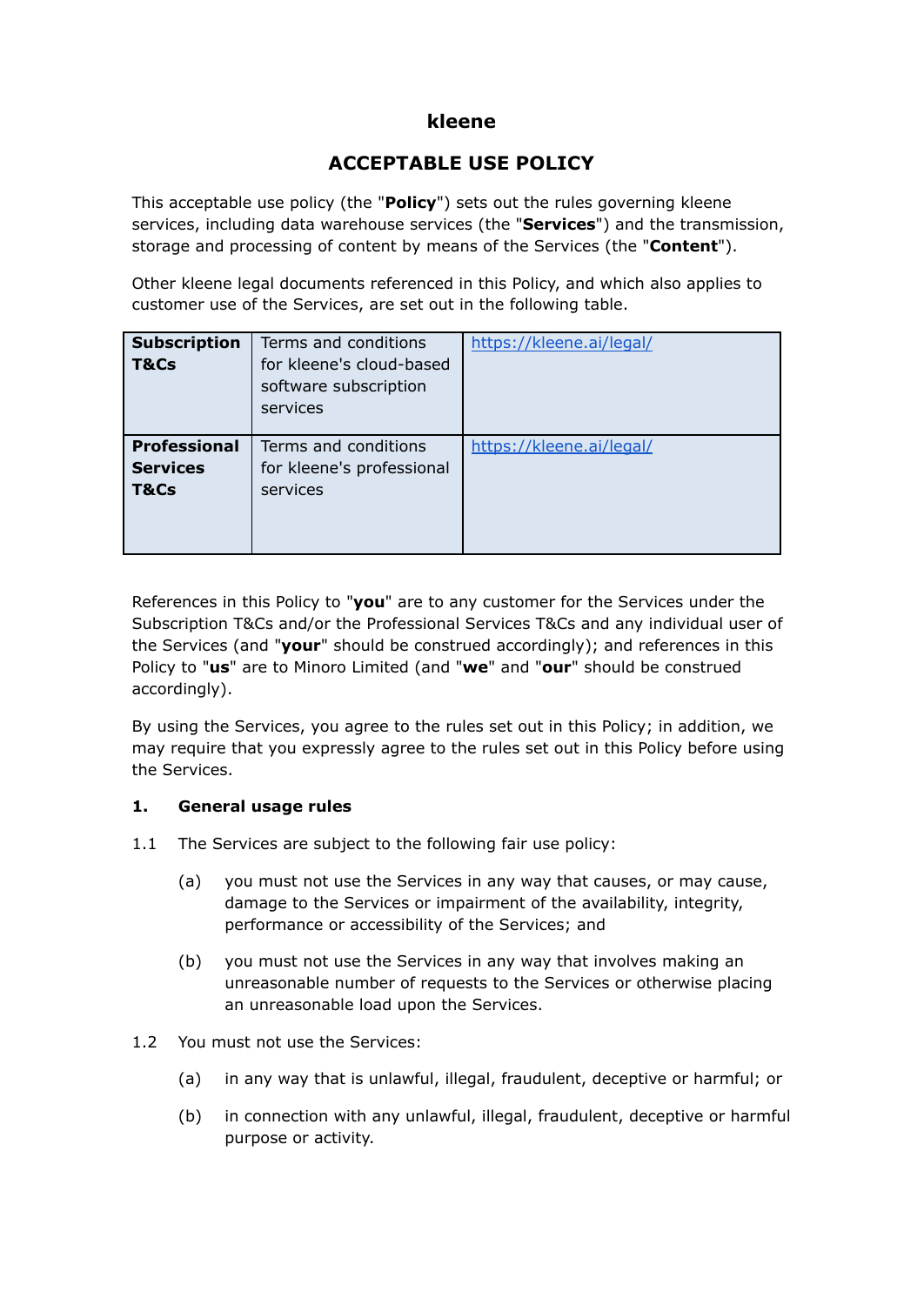- 1.3 You must not use the Services in any way that breaches, or is liable to put us in breach of, any order or other requirement of any governmental authority.
- 1.4 You must comply with all export and import laws and regulations of the US, UK and other applicable jurisdictions in relation to your use of the Services.
- 1.5 You must not use the Services in any way that breaches, or is liable to put us in breach of, any terms and conditions applicable to the services that are integrated with the Services or upon which the Services depend.
- 1.6 You must not conduct or request that any other person conduct any load testing or penetration testing on the Services without our prior written consent.
- 1.7 You must not resell or otherwise monetise the Services, save to the extent that we have expressly authorised you to do so under a written reseller agreement.
- 1.8 You must not use the Services in any way that is not envisaged in the documentation for those Services.

### **2. Content**

- 2.1 You must ensure that all Content complies with the provisions of this Policy.
- 2.2 Content must not be illegal or unlawful, must not infringe any person's legal rights, and must not be capable of giving rise to legal action against any person (in each case in any jurisdiction and under any applicable law).
- 2.3 You must ensure that Content is not and has never been the subject of any threatened or actual legal proceedings or other similar complaint.

### **3. US law**

- 3.1 Your Content must not include any protected health information ("**PHI**") as that term is defined in the US Health Insurance Portability and Accountability Act ("**HIPAA**"), as amended and supplemented, unless you are the covered entity (as that term is defined in HIPAA) of such PHI.
- 3.2 Your Content must not include any information that is controlled under the US International Traffic in Arms Regulations.

### **4. Harmful software**

- 4.1 The Content must not contain or consist of, and you must not promote, distribute or execute by means of the Services, any viruses, worms, spyware, adware or other harmful or malicious software, programs, routines, applications or technologies.
- 4.2 The Content must not contain or consist of, and you must not promote, distribute or execute by means of the Services, any software, programs, routines, applications or technologies that will or may have a material negative effect upon the performance of a computer or introduce material security risks to a computer.